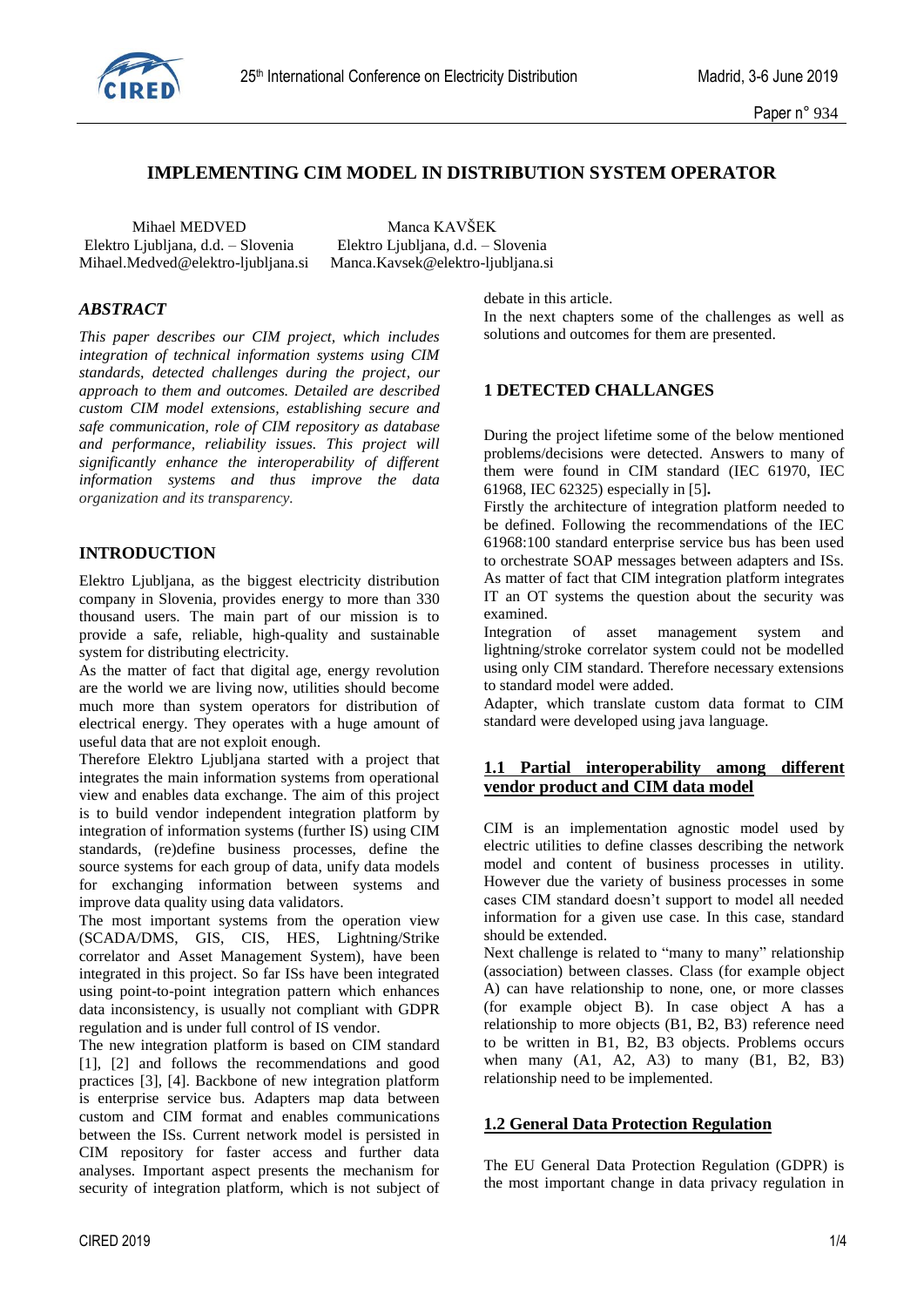

20 years [6]. The Regulation is binding and binding for all Slovenian organizations since the end of May 2018. All data transactions must be in compliance with GDPR. Another important aspect is security of integration platform. Before IS can send message the secure connection (https) between client and server must be established. Further the client must have appropriate credentials to access contents.

### **1.3 Single source of truth**

Old point to point integrations have more master systems for the same type of data. I.e. same data are manually entered in SCADA/DMS system and GIS, which causes data inconsistency and duplication of work. Some of the integrated system i.e. SCADA/DMS need to have acces to full network model on demand. Building full network model from the GIS on request takes time and is not accaptable to make so much data traffic every time the request is send.

## **1.4 Performance, reliability issue**

Due to importance of integration platform (i.e. it connects the critical ISs) it must be high reliable. Server failure can not cause integration platform breakdown. Expectation for integration of additional ISs is indicated so the platform must carry on more and more data traffic.

# **2 OUR SOLUTIONS**

Regarding the aforementioned challenges this chapter depicts our solutions. More focus in on modeling extensions, because it is common problem. These solutions are not the only one possible, but it may contribute the best result.

# **2.1 CIM extensions**

Extensions of CIM standard are in generally not desirable, but in case of gaps between the current state of CIM and integration requirements, they might be the only solution. It is not against the standard when the extensions are used properly.

CIM Primer Third Edition (Section 10) [7] recommends to model extensions by connecting new (custom) class to standard class using inheritance (generalization) and assigning additional attributes to new extended class. The similar way to model extensions uses Spanish railway infrastructure manager (ADIF) in Spain [8]. Most of the time only leaf classes are subjects of extensions using inheritance. Associations could be applied only between the extended objects.

CIM primer Third Edition also allows to add custom class as a parent class to standard class that already has its parent. Implementation of this kind extension is not supported using most popular program languages, because child class can extend only one parent class in java and .NET.

It is not recommended to add attributes directly into standard classes nor making new relationships between standard classes nor adding new relationship between extended and standard classes. Even though other vendors uses this kind of extensions too.



*Image 1: Example of Elektro Ljubljana custom extension*

Object's namespaces could be used as a mechanism to separate extensions from standard objects or as versioning mechanism as recommended in [9], chapter 2.2. Our solution uses namespaces for versioning the CIM profiles.

The whole process of modeling extensions starts with adding custom objects and attributes to them and associations regarding before mentioned rules.

It is preferred to have extended classes separated from the standard one (e.g. in Enterprise Architect it should be in separate folder under the same project).

After that, whole model (standard CIM model and extension folder) is exported as xmi file from Enterprise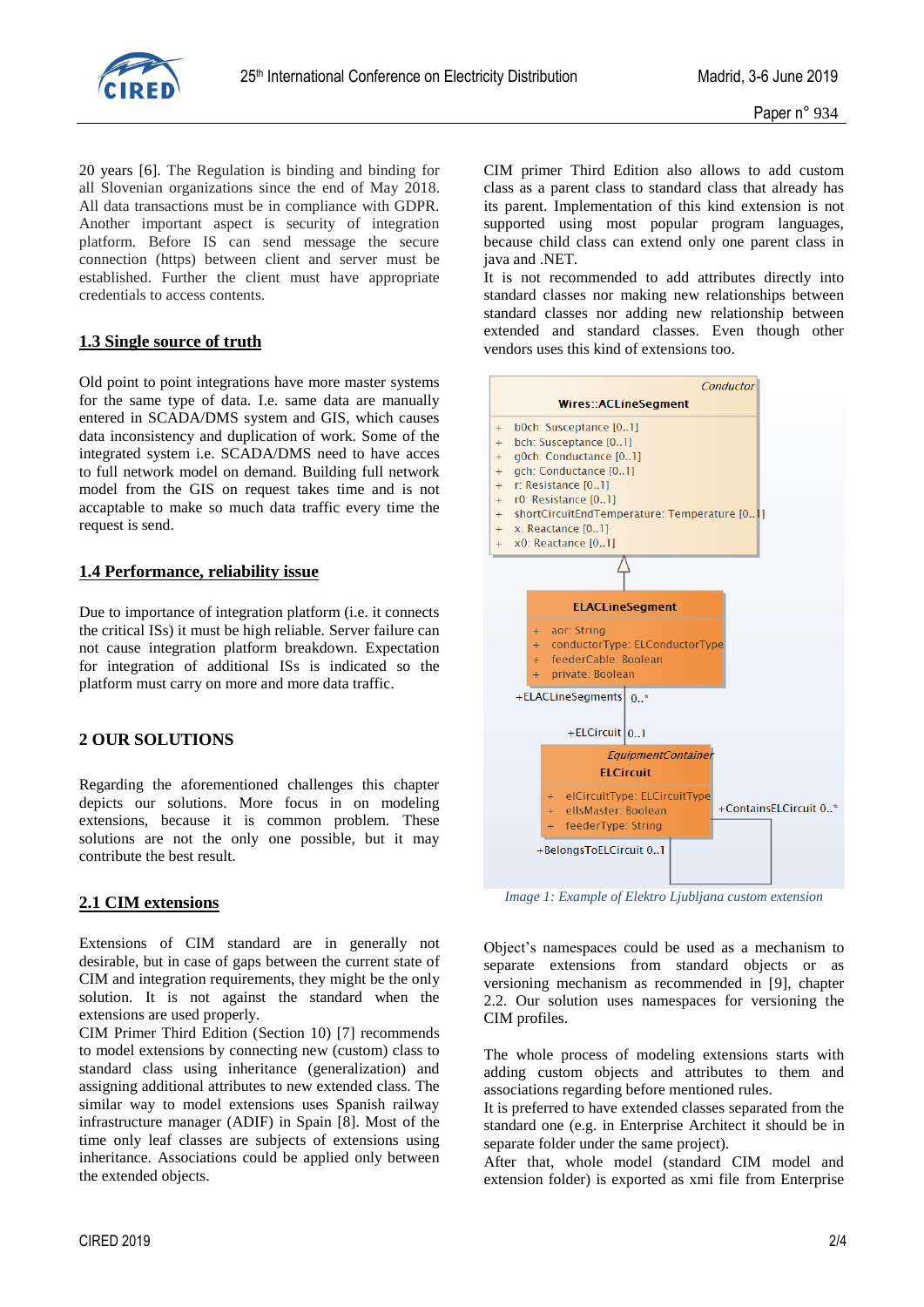

Architect and imported into CIMTool. Namespace of each profile contains date time and IS name. Profiles are made using CIMTool and present subsets of before exported model. Completed CIM profile is exported as xsd, rdf file. Based on xsd file, the specifications for web services should be generated regarding the IEC 61968- 100.

## **2.2 Users authentication and authorization**

Security of personal data is guaranteed with responsible management of it: In practice this mean not writing personal data into the CIM repository database if it isn't necessary. Otherwise personal data could be written encrypted in it. Every user (in our project each IS represent one user) has its own credentials, which allows user to access the database via web-services on demand. Access to personal data through web services is monitored via event logging feature within the Talend ESB.

To prevent unauthorized access to integration platform multi factor authentication. This is authentication with certificate and password. In first step, client and server authenticate each other's certificates. If successful, the secure connection between two of them are established. The second step is verification of client rights using username and pass. Client send its username and password as well as topic to access. Request for verification of user rights is send to AcitveDirectory, which creates token that allows user access to requested topic. Each token has limited time validity

# **2.3 Redefined master systems for each type of data**

Before redefining the master system for each type of data all current bussines processes must be defined. GIS is ussualy master for network model, CIS for information about usage points and customers, MDM for meter readings, there is also asset manadgement system. In case there is more than one IS that acts as a master IS for the same type of data, bussiness process must be redefined. There could be only one IS that primarly owns particular type of data, all other IS could acces these data through integration platform.

Using common repository for storing limited data about the newtork model, assets, usage points turned out to be a good practise [3], [4].

It is ussualy connected to ESB just like one of the IS. CIM repository has mechanism to export full network model on request in rdf format. Every object, that is written in to CIM repository get its global ID (mRID), unique through whole integration platform.

# **2.4. Clustering with Load balancing**

Addressed performance and reliability issue is solved using the cluster of servers managed by load balancer. Integration platform consist of a group of more (currently 3) ESB servers that orchestrate the messages between the adapters. Load balancer, located on separated server in high reliability mode, tells the adapter to which ESB server the message should be sent. In case if one of the ESB servers failed or is busy (not reachable) service locator i.e. load balancer detect it and allocate messages to the next available ESB server.

# **3 OUTCOME**

# **3.1 Unified data models**

Following the rules for exchange modelling bellow mentioned benefits are obtained:

- User has possibility to export extended object as standard object with standard attributes and relationships, without attributes in extended object. It is often done by casting child object into its parent object.
- Keeping extensions in separate folder makes easier to upgrade the version of the standard with a newer one. All that is need to be done is simply copy folder of extended object and its relationships into a project with a newer standard version.

Adding extensions into data model enhance complexity of modelling process.

#### **3.2 Secure integration platform**

CIM environment combines information systems from the business and process (SCADA-DMS) enviroments and so representing a potential target for a hecker attack. Using users authentication and authorization, we prevent third parties persons to access database or any of the IS through the Enterprise Servise Bus

# **3.3 Data consistency**

Following the principle of "single source of truth" problems about data inconsistency and process duplication vanished.

Gathering all data about assets enable further quality analysis, like calculation of asset health care index for preventive maintains or network reconstruction planning.

Use of CIM repository as main dabtabase center redecuse number of queries to origin IS, improving perfomance of integration platform.